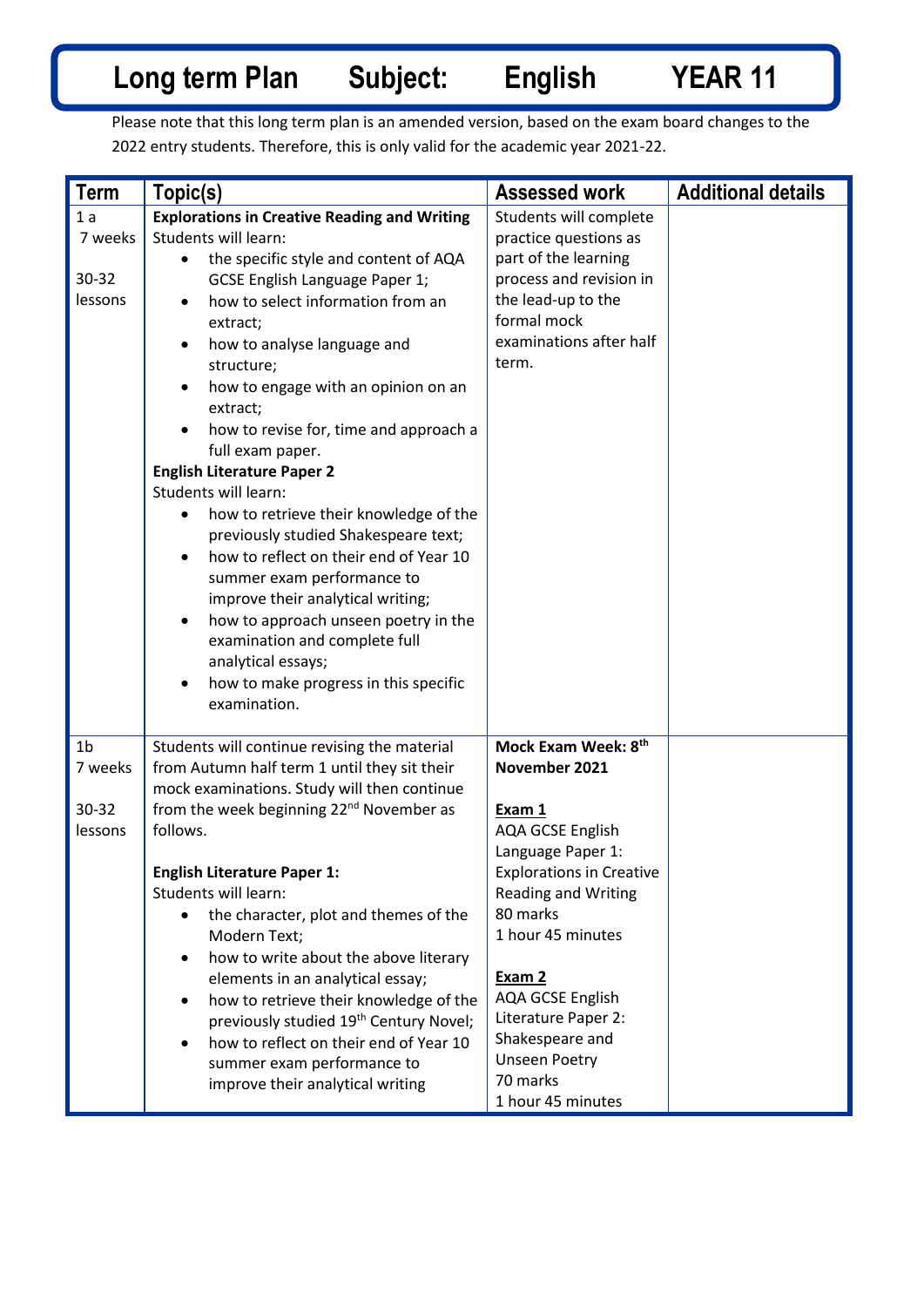| 7 weeks<br>$30 - 32$ | Students will learn:                                                                                                                                                                                                                                                                                                                                   |                                                                                                                                                                                                                                 |  |
|----------------------|--------------------------------------------------------------------------------------------------------------------------------------------------------------------------------------------------------------------------------------------------------------------------------------------------------------------------------------------------------|---------------------------------------------------------------------------------------------------------------------------------------------------------------------------------------------------------------------------------|--|
|                      |                                                                                                                                                                                                                                                                                                                                                        |                                                                                                                                                                                                                                 |  |
|                      | how to retrieve their knowledge of the                                                                                                                                                                                                                                                                                                                 |                                                                                                                                                                                                                                 |  |
|                      | 19 <sup>th</sup> Century Novel and the Modern                                                                                                                                                                                                                                                                                                          |                                                                                                                                                                                                                                 |  |
| lessons              | Text;                                                                                                                                                                                                                                                                                                                                                  |                                                                                                                                                                                                                                 |  |
|                      | how to apply their knowledge to                                                                                                                                                                                                                                                                                                                        |                                                                                                                                                                                                                                 |  |
|                      | examination questions.                                                                                                                                                                                                                                                                                                                                 |                                                                                                                                                                                                                                 |  |
|                      | <b>Writers' Viewpoints and Perspectives</b>                                                                                                                                                                                                                                                                                                            |                                                                                                                                                                                                                                 |  |
|                      | Students will learn:                                                                                                                                                                                                                                                                                                                                   |                                                                                                                                                                                                                                 |  |
|                      | the specific style and content of AQA                                                                                                                                                                                                                                                                                                                  |                                                                                                                                                                                                                                 |  |
|                      | GCSE English Language Paper 2;                                                                                                                                                                                                                                                                                                                         |                                                                                                                                                                                                                                 |  |
|                      | how to identify correct and incorrect<br>$\bullet$                                                                                                                                                                                                                                                                                                     |                                                                                                                                                                                                                                 |  |
|                      | information about an extract;                                                                                                                                                                                                                                                                                                                          |                                                                                                                                                                                                                                 |  |
|                      | how to summarise and compare two                                                                                                                                                                                                                                                                                                                       |                                                                                                                                                                                                                                 |  |
|                      | extracts;                                                                                                                                                                                                                                                                                                                                              |                                                                                                                                                                                                                                 |  |
|                      | how to analyse language;                                                                                                                                                                                                                                                                                                                               |                                                                                                                                                                                                                                 |  |
|                      | how to engage with an opinion on an<br>$\bullet$                                                                                                                                                                                                                                                                                                       |                                                                                                                                                                                                                                 |  |
|                      | extract;                                                                                                                                                                                                                                                                                                                                               |                                                                                                                                                                                                                                 |  |
|                      | how to revise for, time and approach a                                                                                                                                                                                                                                                                                                                 |                                                                                                                                                                                                                                 |  |
|                      | full exam paper.                                                                                                                                                                                                                                                                                                                                       |                                                                                                                                                                                                                                 |  |
|                      |                                                                                                                                                                                                                                                                                                                                                        |                                                                                                                                                                                                                                 |  |
|                      |                                                                                                                                                                                                                                                                                                                                                        |                                                                                                                                                                                                                                 |  |
|                      |                                                                                                                                                                                                                                                                                                                                                        | 14/02/22 -non-core                                                                                                                                                                                                              |  |
|                      |                                                                                                                                                                                                                                                                                                                                                        | mocks 2 (no taught                                                                                                                                                                                                              |  |
|                      |                                                                                                                                                                                                                                                                                                                                                        | curriculum this week)                                                                                                                                                                                                           |  |
| 2 <sub>b</sub>       | Students will have completed the course and                                                                                                                                                                                                                                                                                                            | <b>Core Mock Exam</b>                                                                                                                                                                                                           |  |
| 5 weeks              | practised all four examinations by the week                                                                                                                                                                                                                                                                                                            | Week: 28 <sup>th</sup> February                                                                                                                                                                                                 |  |
|                      | beginning 7 <sup>th</sup> March 2022. Each teacher will                                                                                                                                                                                                                                                                                                | 2022                                                                                                                                                                                                                            |  |
| $20 - 22$            | then prioritise revising the areas of the course                                                                                                                                                                                                                                                                                                       |                                                                                                                                                                                                                                 |  |
| lessons              | with which their specific classes have                                                                                                                                                                                                                                                                                                                 | Exam 1                                                                                                                                                                                                                          |  |
|                      |                                                                                                                                                                                                                                                                                                                                                        |                                                                                                                                                                                                                                 |  |
|                      |                                                                                                                                                                                                                                                                                                                                                        |                                                                                                                                                                                                                                 |  |
|                      |                                                                                                                                                                                                                                                                                                                                                        |                                                                                                                                                                                                                                 |  |
|                      |                                                                                                                                                                                                                                                                                                                                                        |                                                                                                                                                                                                                                 |  |
|                      |                                                                                                                                                                                                                                                                                                                                                        |                                                                                                                                                                                                                                 |  |
|                      |                                                                                                                                                                                                                                                                                                                                                        |                                                                                                                                                                                                                                 |  |
|                      |                                                                                                                                                                                                                                                                                                                                                        |                                                                                                                                                                                                                                 |  |
|                      | ٠                                                                                                                                                                                                                                                                                                                                                      |                                                                                                                                                                                                                                 |  |
|                      |                                                                                                                                                                                                                                                                                                                                                        |                                                                                                                                                                                                                                 |  |
|                      |                                                                                                                                                                                                                                                                                                                                                        |                                                                                                                                                                                                                                 |  |
|                      |                                                                                                                                                                                                                                                                                                                                                        | <b>Century Novel</b>                                                                                                                                                                                                            |  |
|                      | grammar and punctuation.                                                                                                                                                                                                                                                                                                                               | 60 marks                                                                                                                                                                                                                        |  |
|                      |                                                                                                                                                                                                                                                                                                                                                        | 1 hours 40 minutes                                                                                                                                                                                                              |  |
|                      | struggled.<br><b>Retrieval skills</b><br>Revision will include:<br>all set texts, including Shakespeare,<br>the 19 <sup>th</sup> Century Novel, and the<br>Modern Text;<br>skills in approaching unseen poetry;<br>٠<br>analytical essay writing skills;<br>how to answer each of the language<br>paper questions;<br>effective and accurate spelling, | <b>AQA GCSE English</b><br>Language Paper 2:<br><b>Writers' Viewpoints</b><br>and Perspectives<br>80 marks<br>1 hour 45 minutes<br>Exam 2<br><b>AQA GCSE English</b><br>Literature Paper 1:<br>Modern Text and 19 <sup>th</sup> |  |